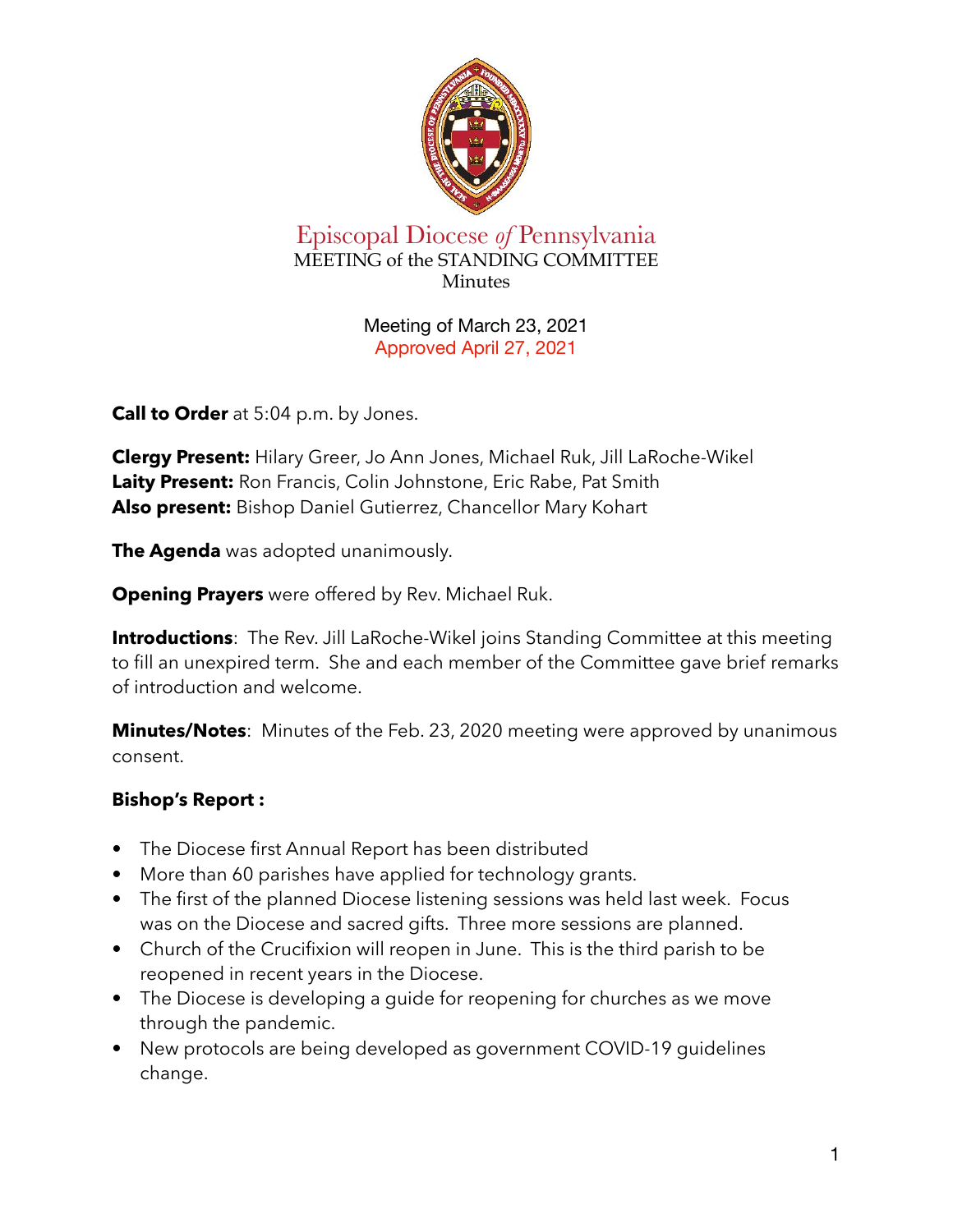- **•** Worship services led by the Bishop will be broadcast on CBS Philadelphia over the Easter season.
- **•** A clergy vaccine clinic was held at St. Luke's Germantown and at least one or two more clinics are expected
- **•** A Diocese Summer youth program is being prepare by Canon Ivey.
- **•** Three confirmation services are planned for this Spring.
- **•** The ordination of Jeremiah Mustered will be held on March.27, 2021.
- **•** The staff of the Diocese is focusing on mental health issues in parishes.
- **•** The next Clergy Conference is postponed until the fall because of the pandemic.

**Chancellor's Report:** The Chancellor had no report.

### **Communications:** None

### **Old Business:**

- At the last meeting, Greer requested that the Committee agenda include a discussion of the balance of membership of Standing Committee and other governance committees in regards to parish size and demographic issues.
- This will be an agenda item for the April meeting.

### **New Business:**

• No new business

### **Diocesan Commission/Committee Reports**

- Commission on Ministry: Jones reported that currently some 12-18 people are in the process of seeking postulancy. The COM will meet with those seeking postulancy in the early to mid fall and expects that Standing Committee might interview them in the late fall/early winter.
- Property Committee: Work to complete the sale of the Wapiti property continues with closing expected in April 2021.
- Episcopal Elections: No elections.

**Adjournment** : The meeting was adjourned at 5:35 PM.

**Closing Prayer** offered by Johnstone.